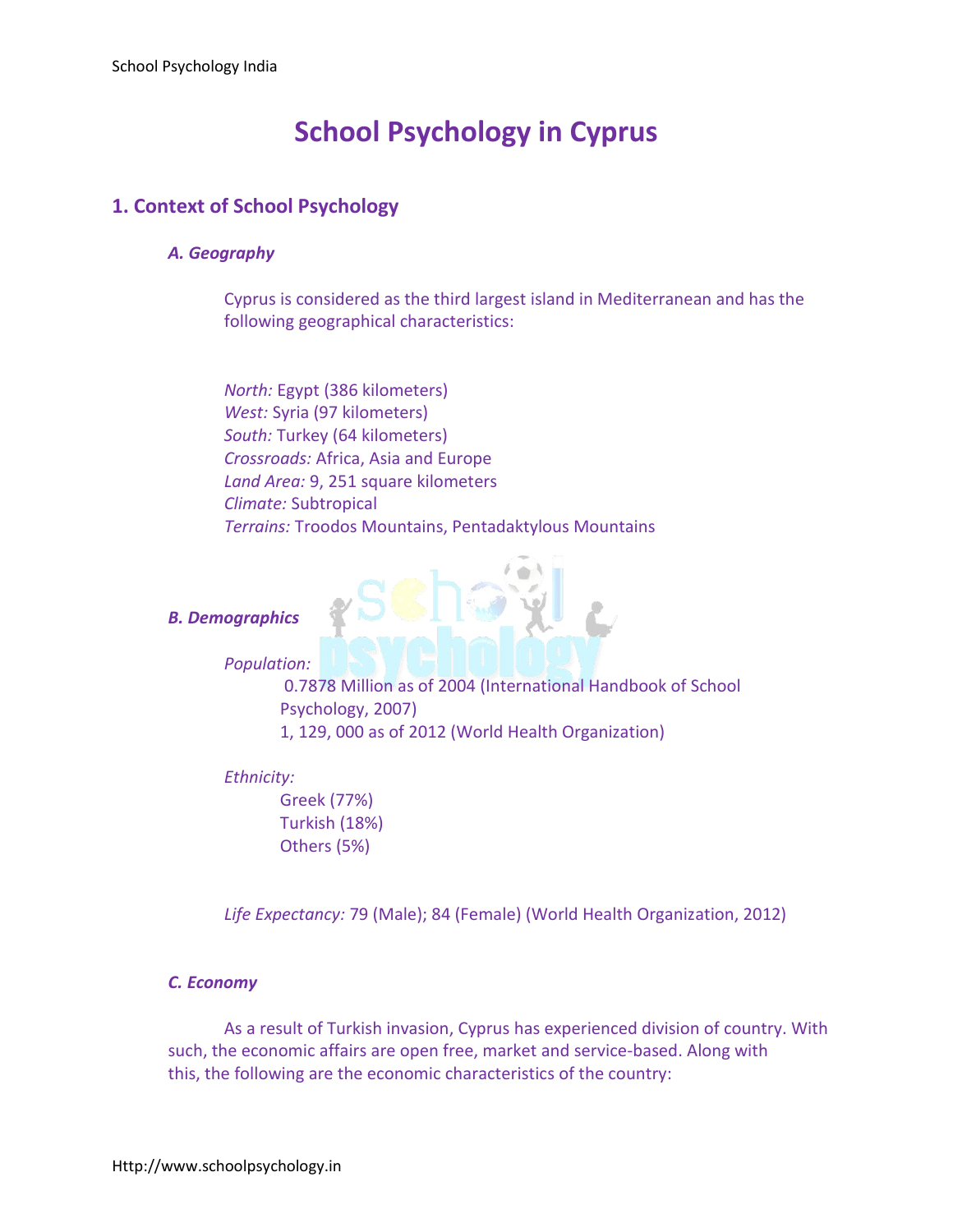*Gross Domestic Product:*  Republic of Cyprus: US \$15.71 Billion per US \$20,300 per capita (2004)

North Cyprus: US \$4.5 Billion per US \$7,135 per capita (2004)

*As of 2012 (World Bank):* US \$22,766,912,960.per US \$26,070.4 per capita

*Labor Forces:* Services (76%) Industry and Construction (19%)

*Unemployment Rate:*  11.8% (World Bank, 2012)

### *D. Educational System*

*Student Population:* 174,062 during School Year 2003-2004 comprising of: ■ 25, 674 – Pre-Primary School

- **61,731 Primary Greek Community School**
- 65, 480 Secondary Level
- 20, 849 Public or Private Universities
- 17, 631 University Students Studying Abroad

*Educational Levels:*

*I. PRE-PRIMARY*

- Compulsory
- 4 years 8 months to 5 years 8 months
- Day classes
	- *Nursery School Categories*

### *1. Public*

Established by the government and supported partly by the government and partly by communities or parents' association.

### *2. Community*

Non-profit private schools supported by government subsidies or by parents' association. It is supervised by Ministry of Education & Culture and Department of Welfare Services.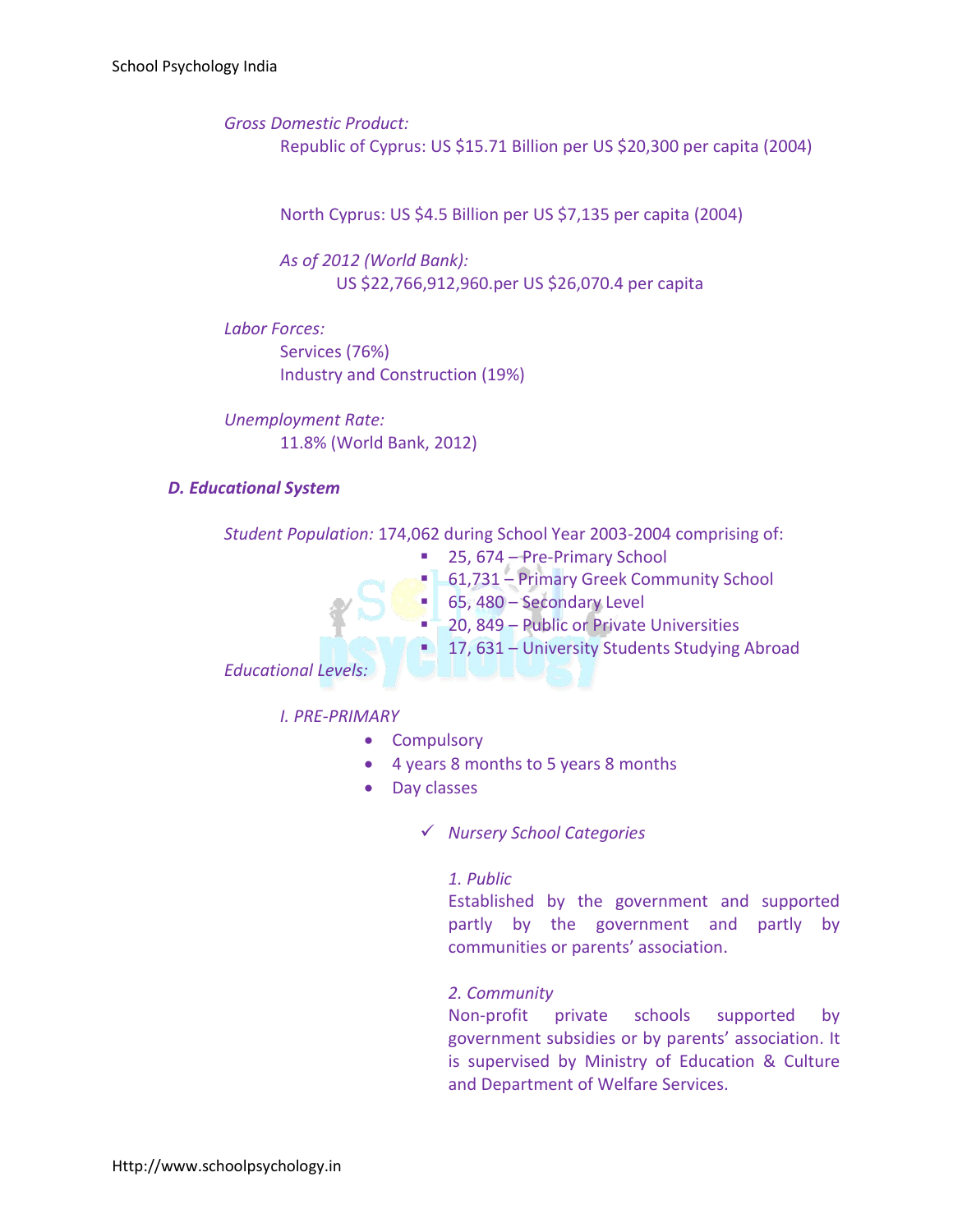### *3. Private*

Established and supported by the owners of the schools on a profit basis. . It is supervised by Ministry of Education & Culture and Department of Welfare Services.

### *II. PRIMARY*

- Free
- **•** Compulsory
- 5 years 8 months to 12 years
- Grades 1 to 6
- Day classes

### *III. SECONDARY GENERAL*

- Composed of two stages
	- *Gymnasium*
		- **Compulsory**
		- 12 to 15 years old
		- Grades 1 to 3
		- Day classes
			- Evening classes are offered to young people and adults for the completion of their secondary education
	- *Lyceum*
		- 15 to 18 years old
		- Grades 4 to 6
		- Leading to a certificate (apolitirion) upon completion.

### *IV. SECONDARY TECHNICAL/VOCATIONAL*

- Accepts only who finished the second stage of secondary general education.
- It is composed of two departments namely:
	- *Technical Schools*
		- Emphasis on theory and practice in science and technical skills.
	- *Vocational Schools*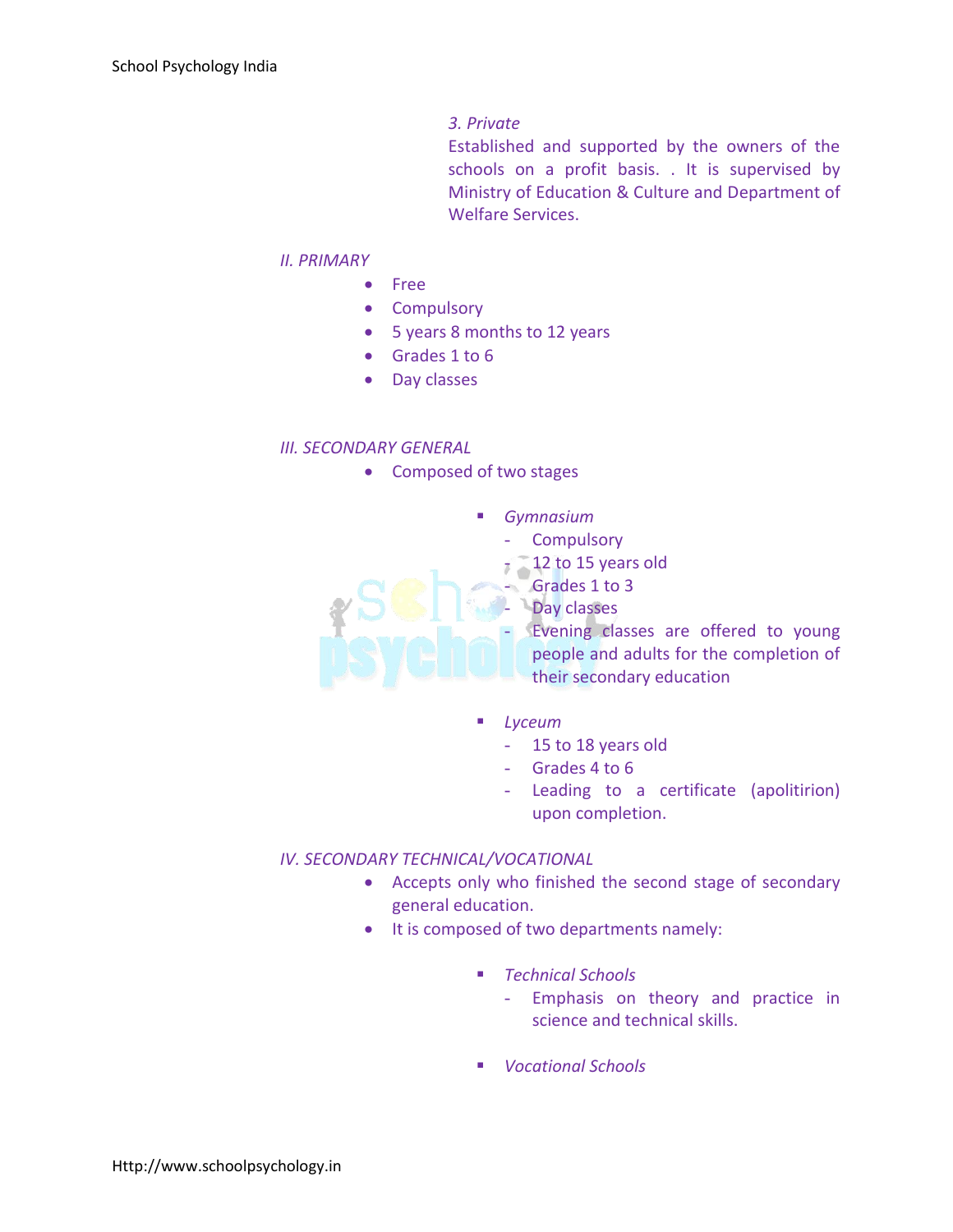- Provides training for craftsmen and service trades.

### *V. UNIVERSITY LEVEL*

- University of Cyprus (Public)
- Private Schools
- Universities outside Cyprus

### *School Categories:*

- *Public* mainly financed by public funds
- *Private* primarily funded from the tuition

### *Public Education System:*

- **•** Centralized
- Head teachers and teachers are appointed by the Educational Service Commission
- Regulation of laws, creation of syllabi, curricula development and review of textbooks are supervised by the Ministry of Education and Culture

*Number of Full Operating Schools:* 1,233 (School Year 2003-2004)

*Number of Teachers:* 14, 290 (School Year 2003-2004)

*Teacher-Student Ratio:* 1:12.2

*Average Class Sizes:*

- 24. 7 Public Primary Education (25 minimum; 30 maximum)
- 25 Public Secondary Education (30 maximum with the exception of the third grade in Lyceum where the maximum number of class is 25)
- If there are students with special needs which are included in a regular stream class, the average number of students must be lower (Public Law for Education and Training Children with Special Needs, 1992)

*Status of Students with Special Needs:*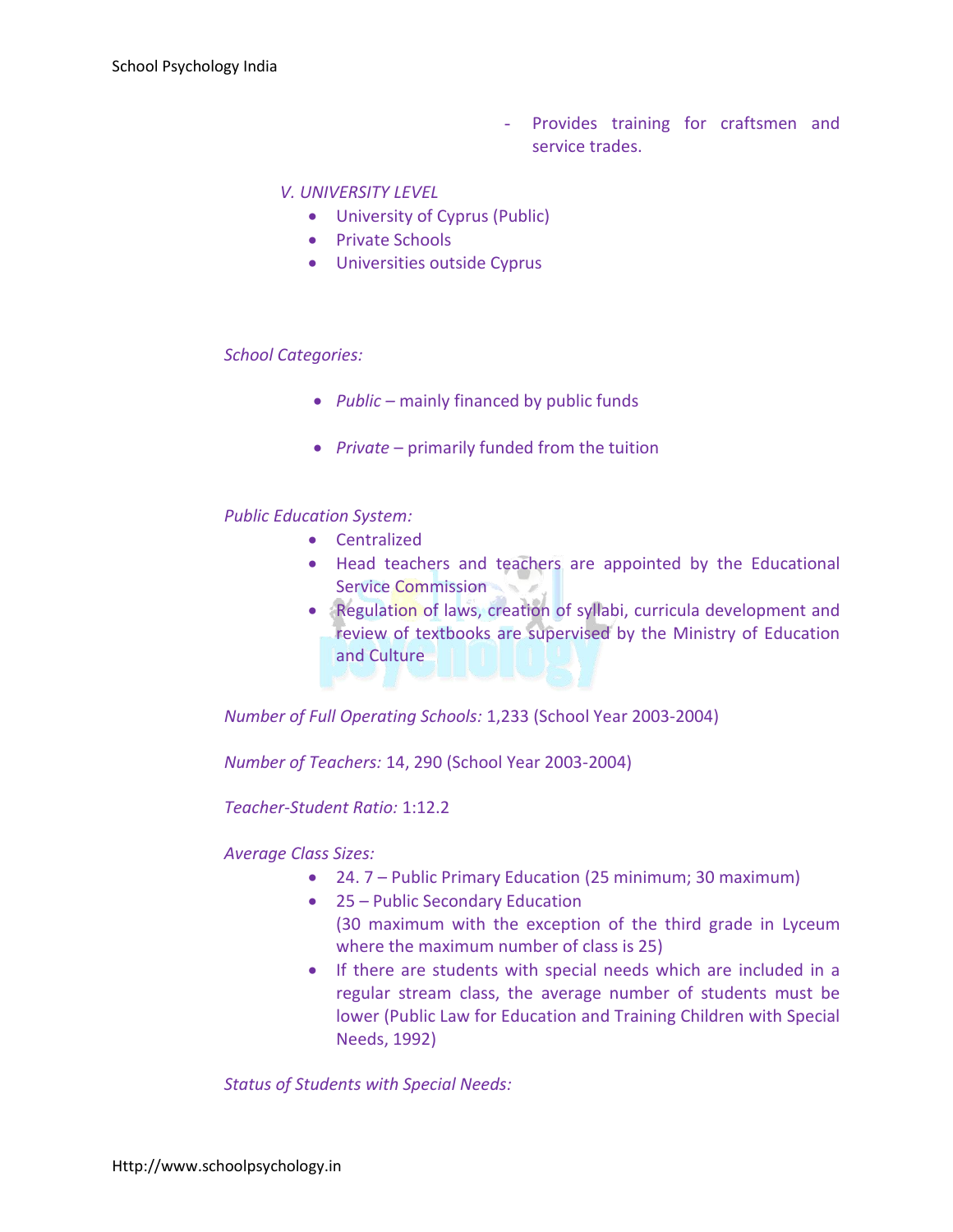- A recent innovation in the integration policy which started in 1992.
- Usually served in a regular stream of education.
- In school year 2003-2004, it had opened 11 special education schools catering 328 students.
- 4,000 students received special education services from the Ministry of Education and Culture in 2004.
- Three hundred and ninety-six (396) primary education teachers were trained to specialize in different cases such as deaf, blind and children with disabilities.
- One hundred and thirty-seven (137) secondary teachers, on the other hand, offered special education for both gymnasium and lyceum stages.
- Services offered include music therapy, work therapy, speech therapy, physiotherapy and psychological support.
- The enactment of Public Law for Education and Training of Children with Special Needs (1999) enables the implementation of educational psychology programs in a unified educational system that refers to the needs of all students with and without disabilities.  $\mathcal{L} \rightarrow \mathcal{L}$
- It also been a mandatory order that all children with handicaps will receive a free and appropriate education in a less restrictive environment.

### *Other Pertinent Facts:*

- 50% of Cypriot high school graduates sought university education outside the country particularly Greece, United Kingdom and United States as being the top destinations.
- When the University of Cyprus has been established in 1992, it added the student population by about 2,500
- University of Cyprus offers baccalaureate, master's and doctorate degrees in many disciplines.

# **2. History and Current Status of School Psychology**

### *Historical Perspective*

- Upon establishment of the Republic of Cyprus in 1960, psychology positions were held at Ministry of Education and Ministry of Health which two psychologists were appointed.
- History is closely related with vocational counseling.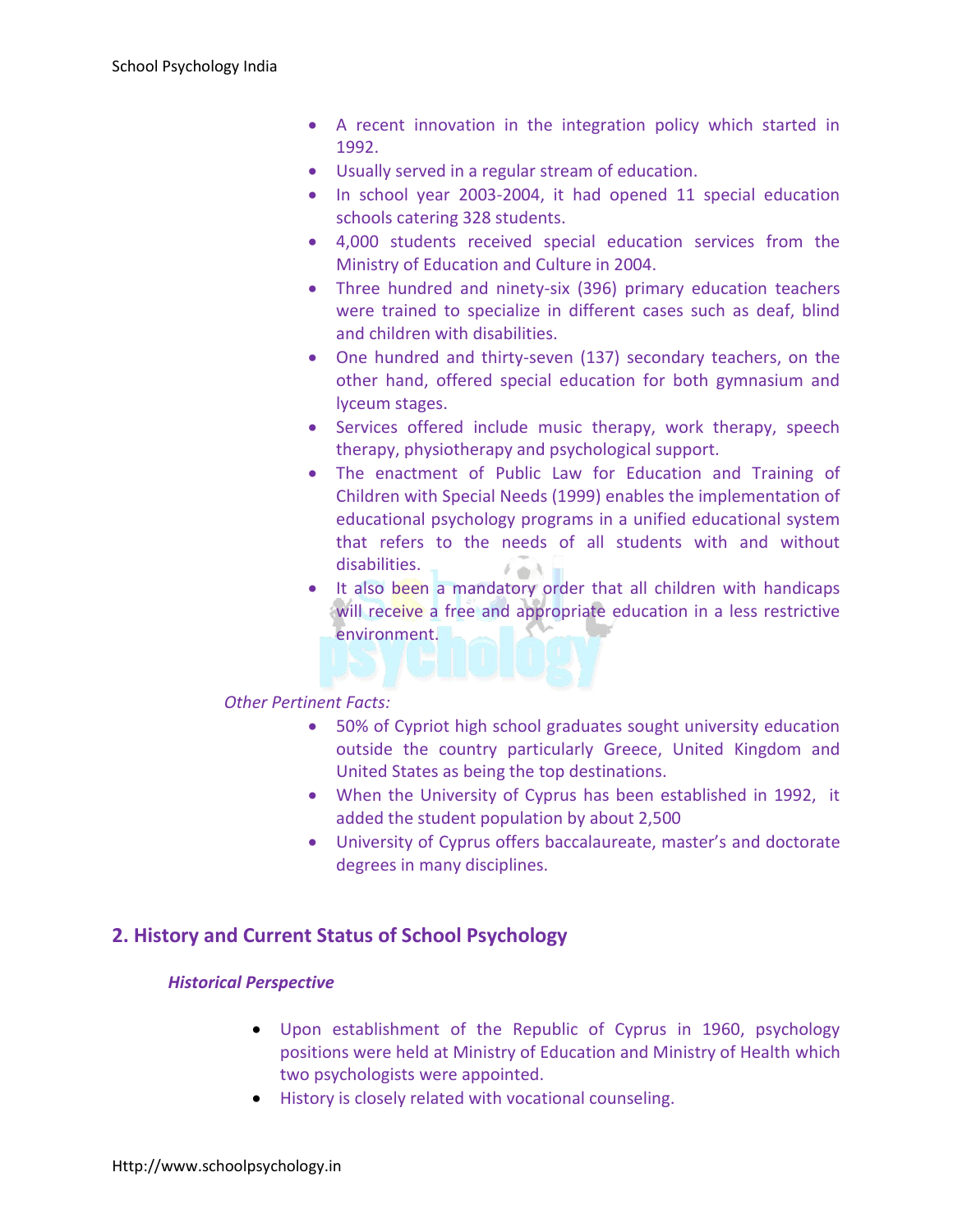- Services were offered through the Counseling and Career Education Service under Ministry of Education from 1974 to 1989 with only six members.
- Educational Services Section under Ministry of Education and Culture was established in 1995 and has now 35 members and counting to serve public schools.
- The practice of educational psychology started upon the establishment of Cyprus Psychological Association (1980) and professional efforts of psychologists teaching in the Department of Educational Studies in University of Cyprus (1992).

### *Current Status*

- School psychologists were mostly employed in the government and public schools.
- Only few school psychologists were employed in private and special schools.
- School psychologists aim to provide application of psychology and basic psychological principles to the educational system.
- There is an existing Educational Psychology Service under the Ministry of Education and Culture which aims to promote mental health and academic enrichment and facilitate learning to students.
- The Educational Psychology Service is open for any consultation and support.
- In the practice, professional terms used are EDUCATIONAL PSYCHOLOGISTS and EDUCATIONAL PSYCHOLOGY SERVICES.
- Most of the practitioners are females with age ranges from 25-58 years old (Jimerson, et.al, 2004).
- Cypriots travel abroad to obtain higher degrees in the absence of a local university before 1992.
- Current ratio is 1:5,000.
- Salaries depend on number of experience and psychologists earn as equal as of teachers and other professionals working at schools.
- Most of the psychologists do administrative and psychoeducational tasks.

# **3. Infrastructure of School Psychology**

# *National Professional Organization*

- $\checkmark$  Cyprus Psychological Association (1980)
	- 21 were the first number of members.
	- As of 2005, there were 185 members.
	- Members are joining different local and international professional organizations.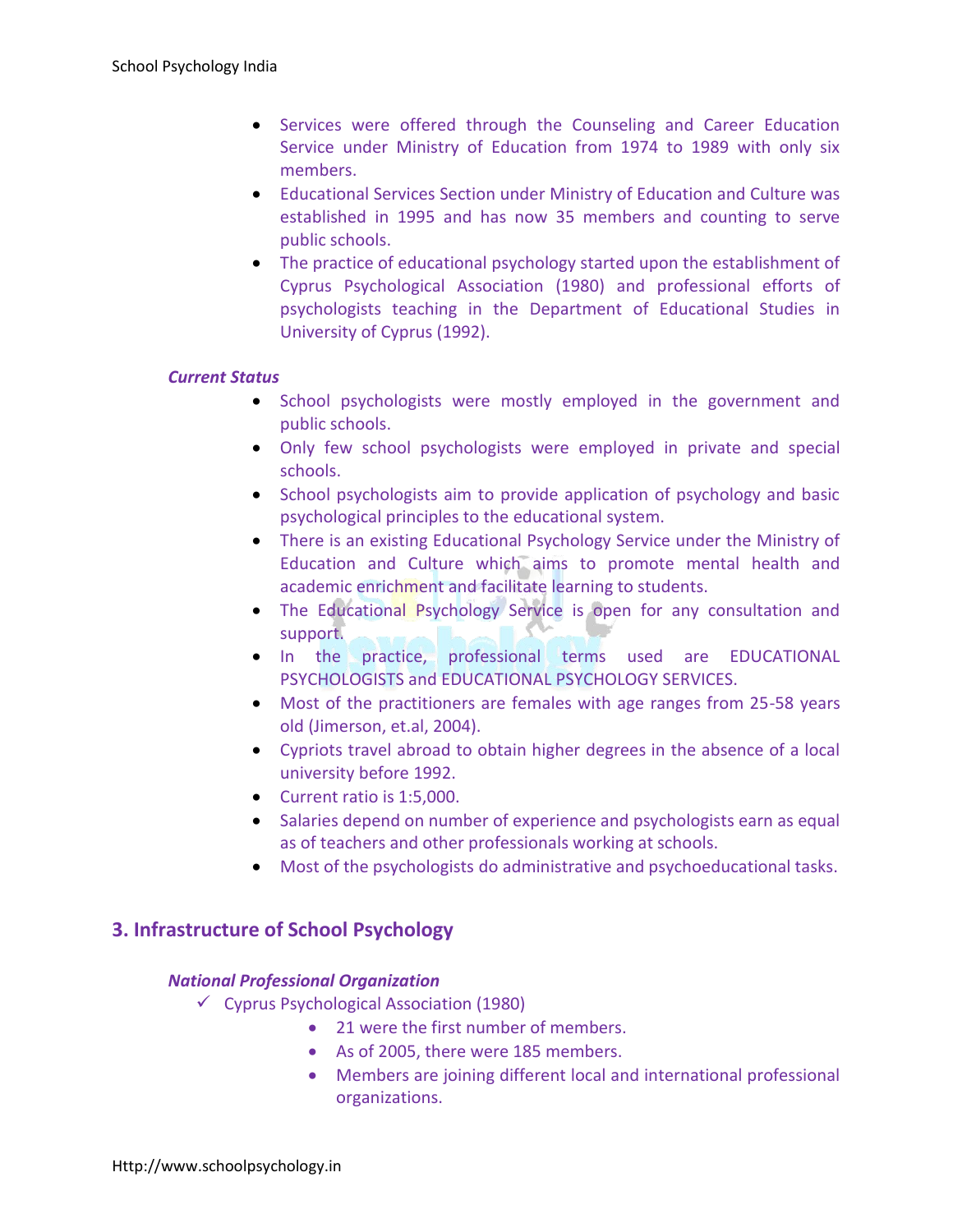- Members were restricted to psychology programs.
- It has a primary aim to support and promote practice of psychology as a profession and as a field and to serve the interests of its members.
- It also aims to improve mental health.
- Membership is accepted if the candidate is a university and postgraduate degree holder of psychology.
- Developed the code of ethics of psychologists.

### *Regulations and Laws*

- $\checkmark$  Public Law for Consolidation of Professional Psychology (1995)
	- Has set the qualifications for professional psychologists.
	- No one can practice professional psychology without fulfilling rhe criteria set by the law.
- $\checkmark$  Public Law for Consolidation of Professional Psychology (2004)

.

Law that governs the credentialing and licensing of psychologists.

### *Qualifications*

- Degree in Psychology
- 3 years of post graduate studies in a specialized area including at least of 1,500 hours of training

### *Professional Journal*

• Not specified

# **4. Preparation of School Psychology**

### *A. Scope of Training (Knowledge and Skill Areas)*

- Degree in Psychology in the undergraduate and post graduate levels.
- Must have a strong theoretical background.

### *B. Field Experiences Required*

Not specified

### *C. Years of Study (Number of Credit Hours Required)*

 First degree in Psychology requires completion of 134 credit hours with 33 compulsory courses for introduction of psychology.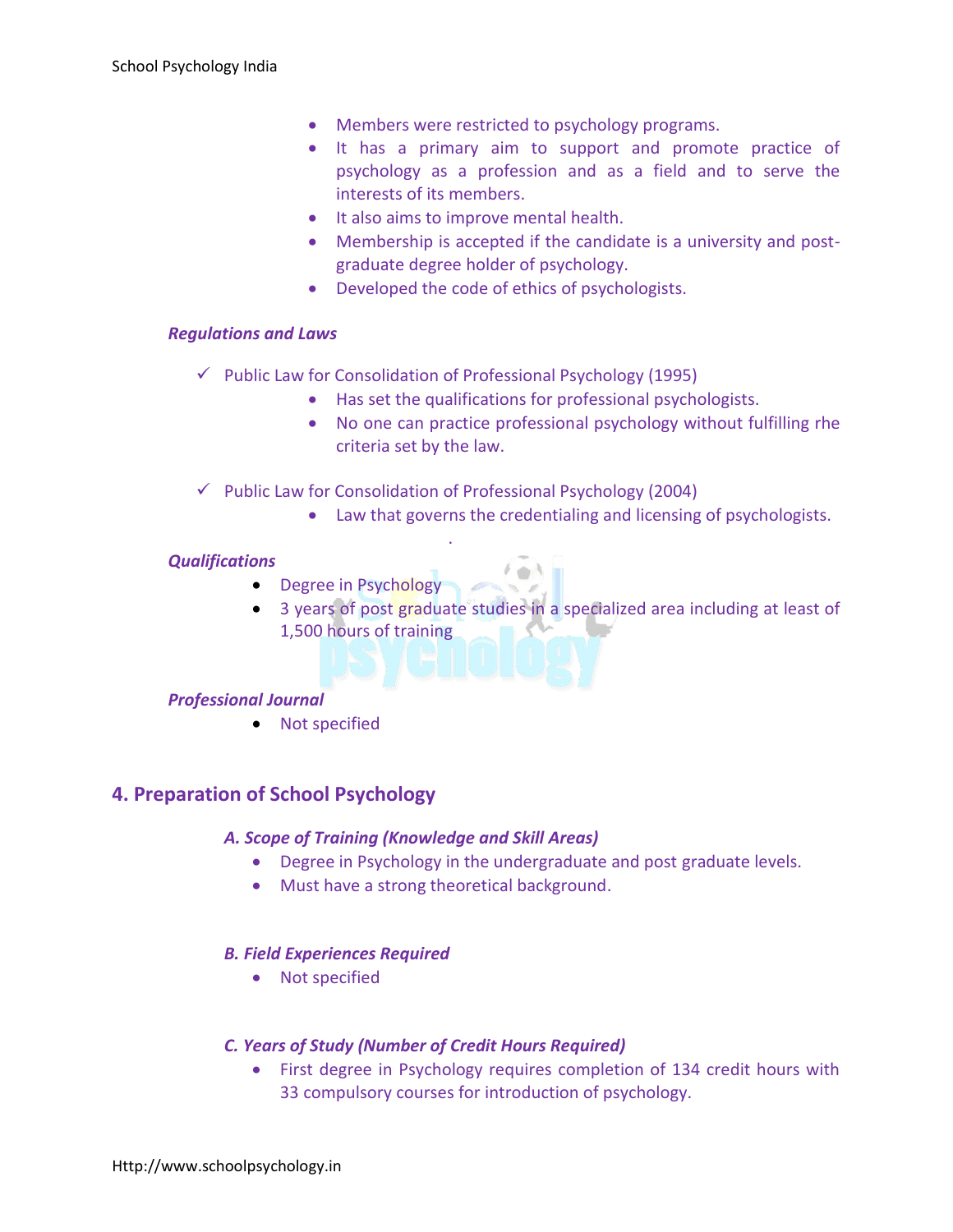- In selecting educational-developmental psychology, he/she must complete 57 elective credit hours and 18 credit hours.
- Additional 14 credit hours for subculture and 12 credit hours for education courses.
- Completion of graduate level requires 120 credit hours including 40 hours of credit hours of supervised training.
- 2 years is the nominal duration of the curriculum

# *D. Training Programs*

- Core academic knowledge of Psychology
- Assessment Procedures
- Intervention Strategies
- **•** Statistical Designs
- Research Methods
- Code of Ethics
- Regulations of the Practice

# *E. Where Graduates are Typically Employed*

- School Systems
- **•** Private Practice

# **5. Roles, Functions and Responsibilities of School Psychologists**

### *Job Descriptions:*

- Individual consultation and assessment of students
- Counseling and consultation with teachers and parents
- Design and implements intervention programs
- Development of pedagogical research studies

### *Main Function:*

 Support school personnel and parents to enhance academic adaptive and social skills for students

### *Roles:*

- *Individual Referrals*
	- Assist referrals from school, parent and other professionals.
	- Informed consent from parent or legal guardian is secured.
	- Create assessments, diagnosis and recommendations based on the concern handled.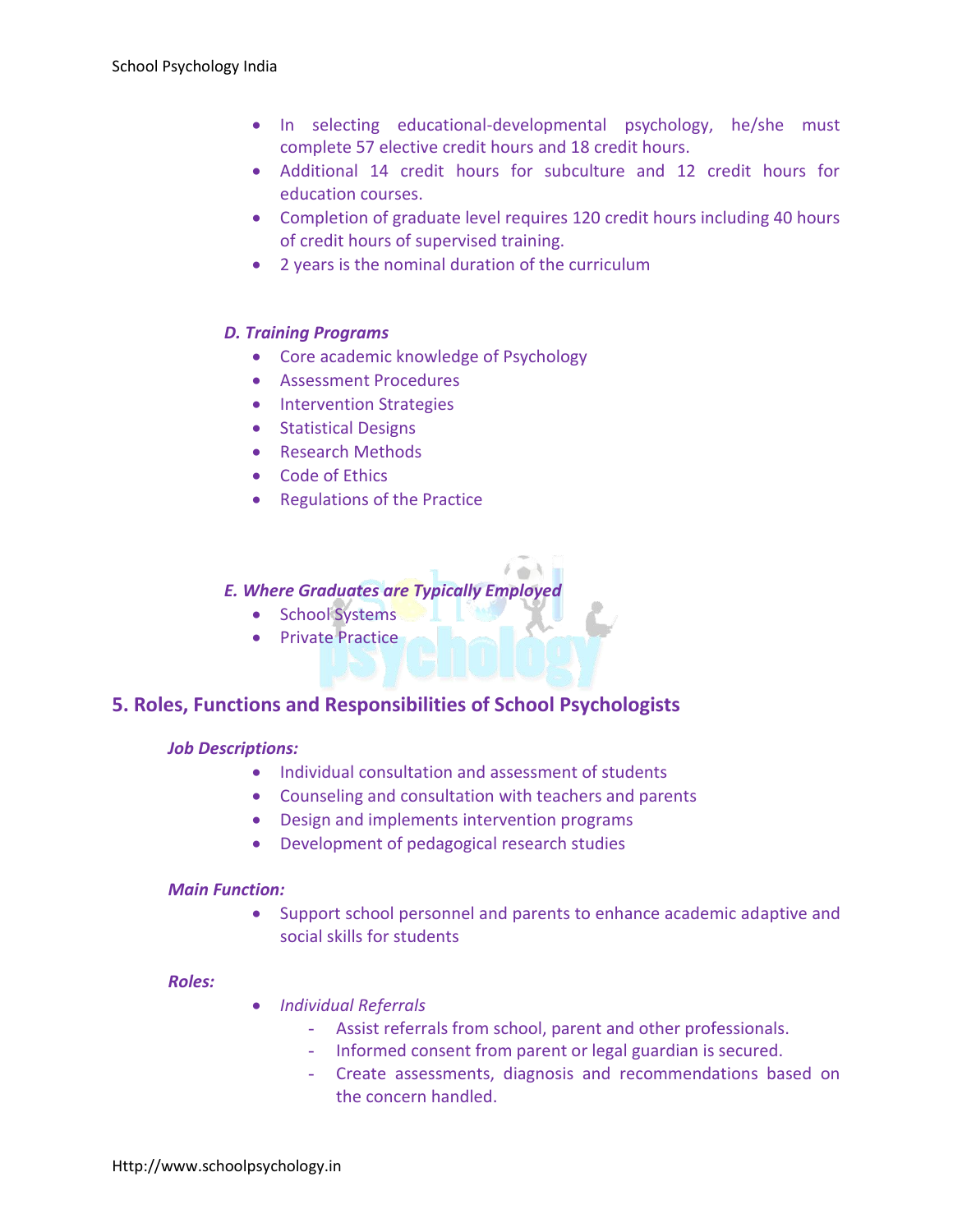- Either in a group or individual counseling manner.
- *Testing and Assessment*
	- Done before the student can be eligible for special education services.
	- Mostly done through interviews, observation and testing.
- *Organizational and Program Development Services*
	- Developing preventive and intervention programs in schools/
	- Issues involved dependency problems, school violence, selfesteem and crisis intervention
- *Supervision*
	- A need for no existing supervision program exists.
- *Other Activities*
	- Research
	- Training for teachers and other professionals
	- Collaboration, Planning and Administration of Educational **Programs**

# **6. Current Practice Impacting School Psychologists**

### *Major Issues*

- **•** Human Resources
- Insufficient funding for programs
- Recognizing the primary role and contribution of educational psychologists in the school systems,
- Lack of research and evaluation.
- Test development and standardization of testing materials.
- Lack of theory-based interventions addressing specific needs of students.
- Lack of supervision services.
- Professional burnout

#### *Action Plans*